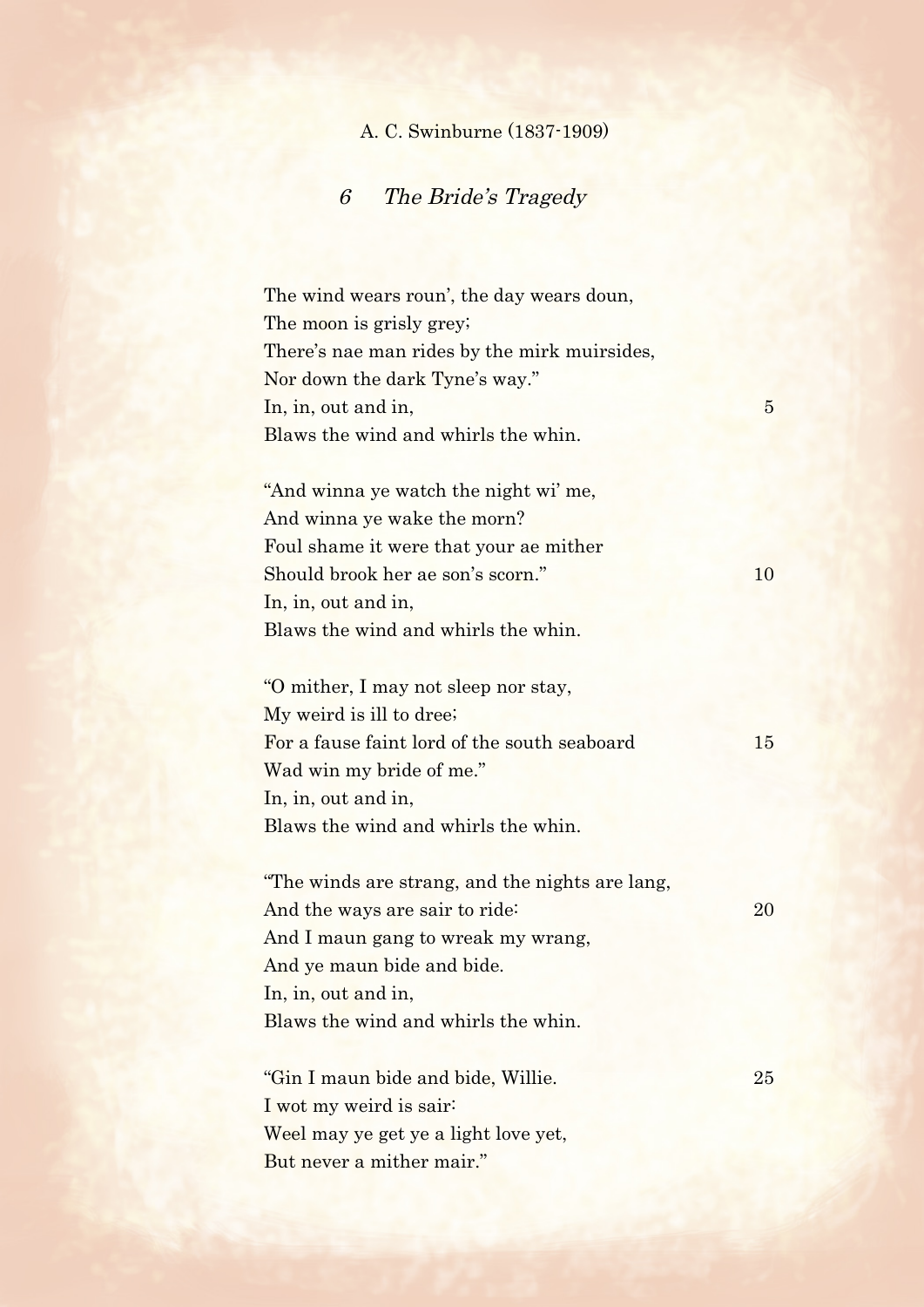In, in, out and in, Blaws the wind and whirls the whin. 30 "O gin the morrow be great wi' sorrow, The wyte be yours of a': But though ye slay me that haud and stay me, The weird ye will maun fa'." In, in, out and in, 35 Blaws the wind and whirls the whin.

When cocks were crawing and day was dawing, He's boun' him forth to ride: And the ae first may he's met that day Was fause Earl Robert's bride. 40 In, in, out and in, Blaws the wind and whirls the whin.

O blithe and braw were the bride-folk a', But sad and saft rade she; And sad as doom was her fause bridegroom, 45 But fair and fain was he. In, in, out and in, Blaws the wind and whirls the whin.

And winna ye bide, sae saft ye ride, And winna ye speak wi' me? 50 For mony's the word and the kindly word, I have spoken aft wi' thee." In, in, out and in, Blaws the wind and whirls the whin.

My lamp was lit yestreen, Willie, 55 My window- gate was wide: But ye camena nigh me till day came by me And made me not your bride." In, in, out and in,  $Blaws$  the wind and whirls the whin.  $60$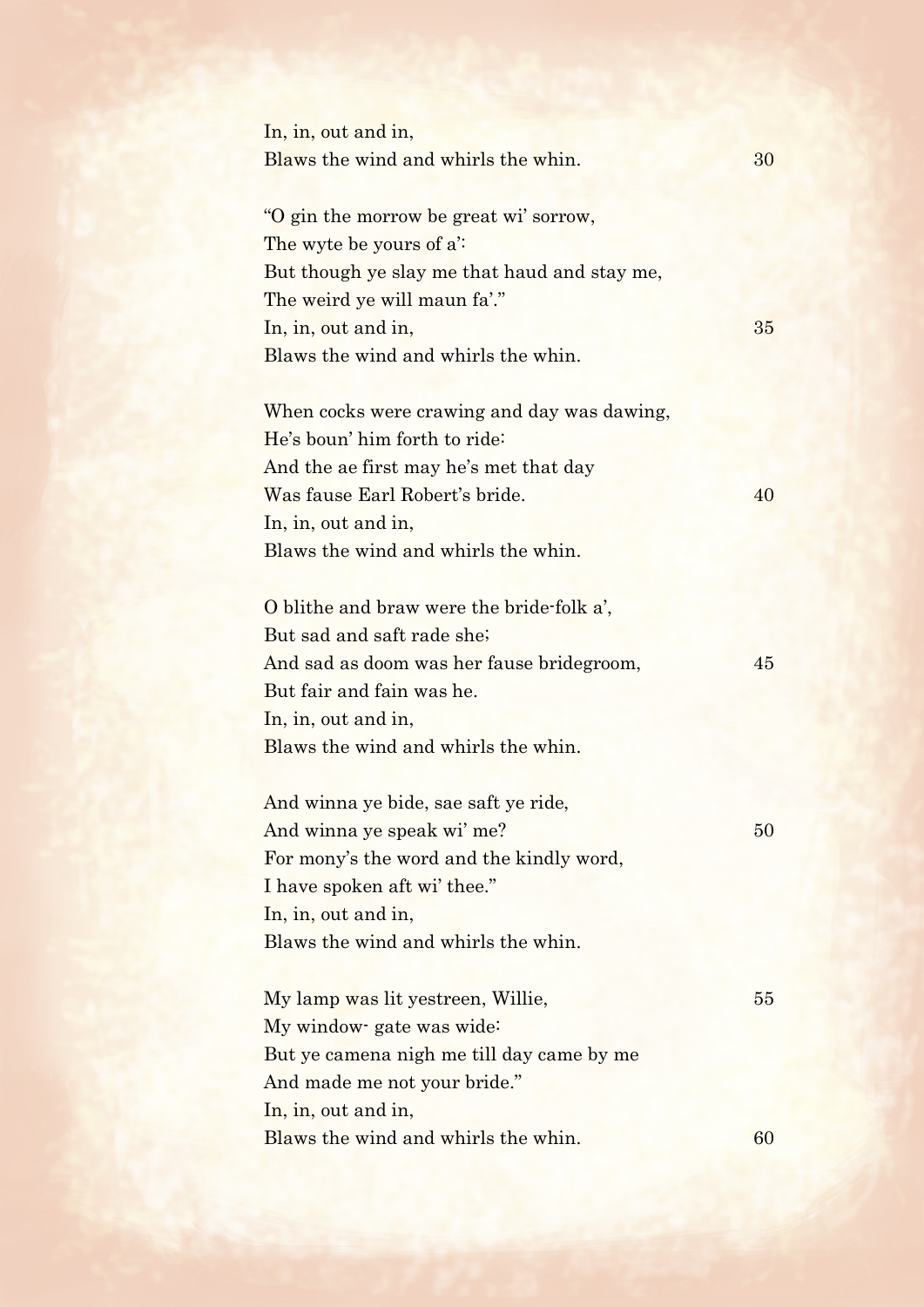| He's set his hand to her bridle-rein,         |    |
|-----------------------------------------------|----|
| He's turned her horse away:                   |    |
| And the cry was sair, and the wrath was mair, |    |
| And fast and fain rode they.                  |    |
| In, in, out and in,                           | 65 |
| Blaws the wind and whirls the whin.           |    |
|                                               |    |
| But when they came by Chollerford,            |    |
| I wot the ways were fell;                     |    |
| For broad and brown the spate swang down,     |    |
| And the lift was mirk as hell.                | 70 |
| In, in, out and in,                           |    |
| Blaws the wind and whirls the whin.           |    |
|                                               |    |
| "And will ye ride yon fell water,             |    |
| Or will ye bide for fear?                     |    |
| Nae scathe ye'll win o' your father's kin,    | 75 |
| Though they should slay me here."             |    |
| In, in, out and in,                           |    |
| Blaws the wind and whirls the whin.           |    |
| "I had liefer ride yon fell water,            |    |
| Though strange it be to ride,                 | 80 |
| Than I wad stand on the fair green strand     |    |
| And thou be slain beside."                    |    |
| In, in, out and in,                           |    |
| Blaws the wind and whirls the whin.           |    |
|                                               |    |
| "I had liefer swim yon wild water,            | 85 |
| Though sair it be to bide,                    |    |
| Than I wad stand at a strange man's hand,     |    |
| To be a strange man's bride."                 |    |
| In, in, out and in,                           |    |
| Blaws the wind and whirls the whin.           | 90 |
|                                               |    |
| "I had liefer drink yon dark water,           |    |
| Wi' the stanes to make my bed,                |    |
| And the faem to hide me, and thou beside me,  |    |